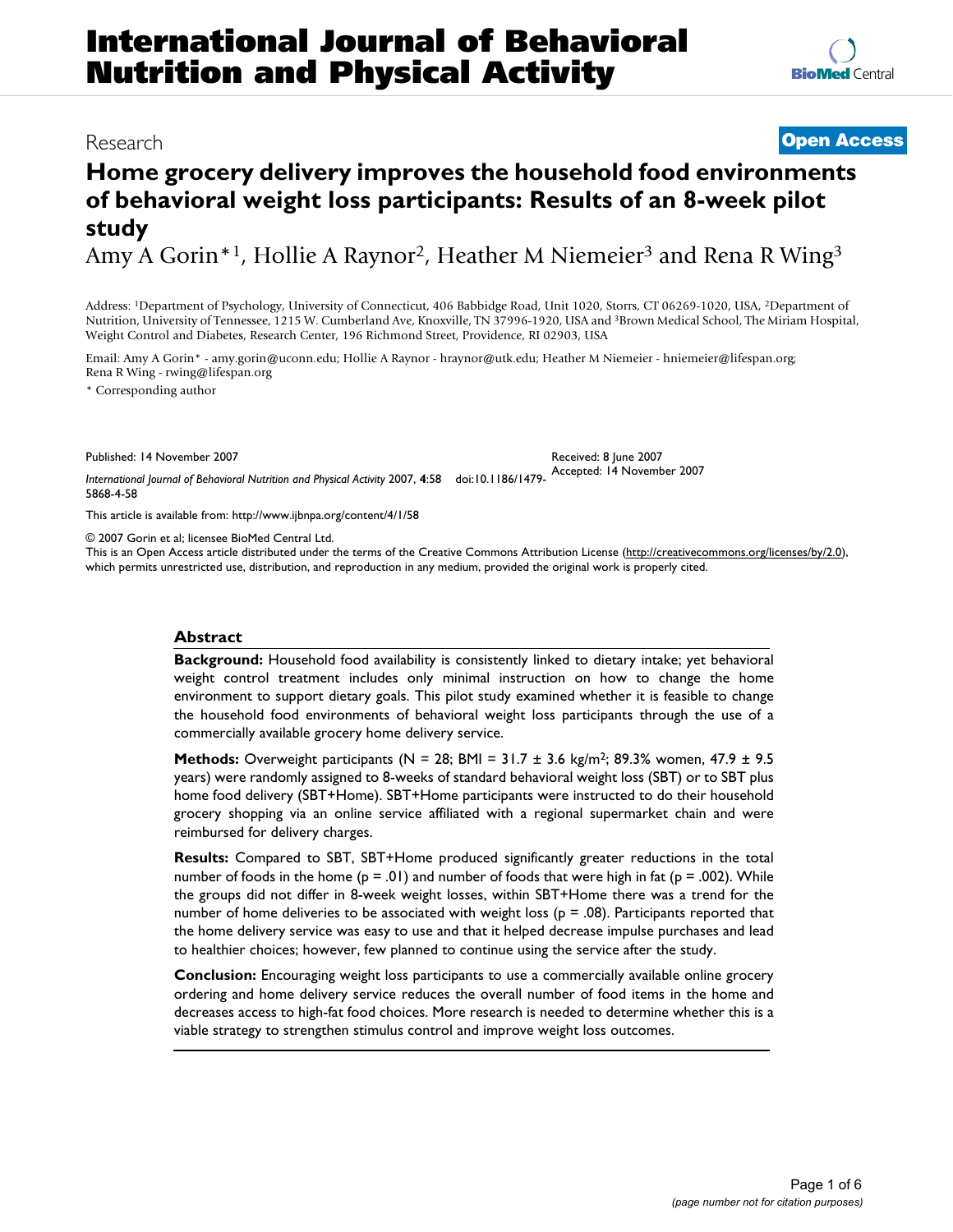#### **Background**

Several studies suggest that eating choices are influenced by food cues in the home environment [1-4]. For example, Campbell and colleagues recently demonstrated that having unhealthy foods available in the home is linked to intake of these types of foods [5]. Similar relationships have been reported regarding household availability and intake of high-fat foods [6] and fruits and vegetables [7]. The behavioral model that forms the theoretical basis of behavioral weight control treatment recognizes the importance of environmental cues in determining eating and exercise behaviors [8]. Weight loss participants are taught the concept of stimulus control and are encouraged to change their homes to support their new healthy behavioral goals [9]. However, only 1–2 sessions in a typical 6 month program are dedicated to stimulus control and minimal instruction is given to participants about how to manipulate their home environments to promote weight loss.

Efforts to strengthen stimulus control through strategies such as food provision have demonstrated success in improving weight loss outcomes [10-12]. In fact, many commercial weight loss programs (e.g., Jenny Craig, NutriSystem) provide food to participants as a central part of their treatment plan. To date, these direct manipulations of eating cues have focused on the foods provided for the individual weight loss participant's consumption and not their overall household food environments. By focusing on the individual alone, it is likely that participants will continue to grocery shop for other family members and/or be surrounded by foods in the home that may not be consistent with their dietary goals. New strategies are needed to change the overall household food environments of weight loss participants to support healthy eating choices.

The goal of this pilot study was to examine the feasibility of changing the household food environments of behavioral weight loss participants through the use of a commercially available grocery home delivery service. We examined both the impact and acceptability of the service compared to standard behavioral weight loss treatment over an 8-week period.

### **Methods**

#### *Participants*

Twenty-eight overweight individuals were recruited from advertisements in local newspapers. To be eligible, participants had to be 21–65 years old, have a BMI  $\geq$  25 kg/m<sup>2</sup>, and live in an area where the delivery service was available (determined by zip code). Exclusionary criteria included having a physical or psychiatric disorder that would affect retention or the safety of the intervention; pregnant or nursing within the past 6 months or plans to become pregnant during the study period; currently participating in another weight loss program; or currently taking medications that could affect weight. All participants provided written consent and the study protocol was reviewed and approved by The Miriam Hospital.

#### *Interventions*

Participants were randomly assigned to standard behavioral weight loss treatment (SBT) or to standard behavioral weight loss treatment plus home food delivery (SBT+Home). Both groups received 8-weeks of SBT focused on behavioral and cognitive skills. Groups met weekly for 60 minutes, led by doctoral level therapists with backgrounds in nutrition and/or behavioral psychology and prior experience conducting weight loss treatment. All participants were prescribed a low-calorie (1200–1500 kcal/day, depending on initial body weight) and low-fat  $( \leq 30\% )$  of daily calories) diet and were instructed to increase their exercise to 150 minutes per week. Participants self-monitored their caloric intake and exercise daily and received written feedback from the interventionists. Lesson topics included goal setting, problem solving, stimulus control, cognitive restructuring, and relapse prevention.

#### *Additional treatment components specific to SBT+Home*

Throughout the 8-week program, participants in the SBT+Home condition were encouraged to order all of their groceries through an online service affiliated with a regional supermarket chain. Participants were required to pay for their own groceries, but the study reimbursed the delivery costs (\$3.95–\$7.95 per delivery, depending on the size of the order). To assist in the use of the service, SBT+Home participants attended a 30 minute individual session with a nutritionist prior to the start of the 8-week program. During this session, which focused exclusively on the use of the online ordering service, the nutritionist led the participant through a practice order online, highlighted features such as searching for desired items by nutritional content, and answered any questions about how to use the service. The nutritionist also assessed whether the participant had access to a computer to place their orders. Free computer access was offered at the clinic; however, none of the participants utilized this option. The individual training session and computer access were not offered to SBT participants.

#### *Assessments*

Participants were assessed at baseline and at the conclusion of the 8-week program.

#### *Demographics*

Basic demographic variables were assessed by self-report at baseline. Participants were also asked to indicate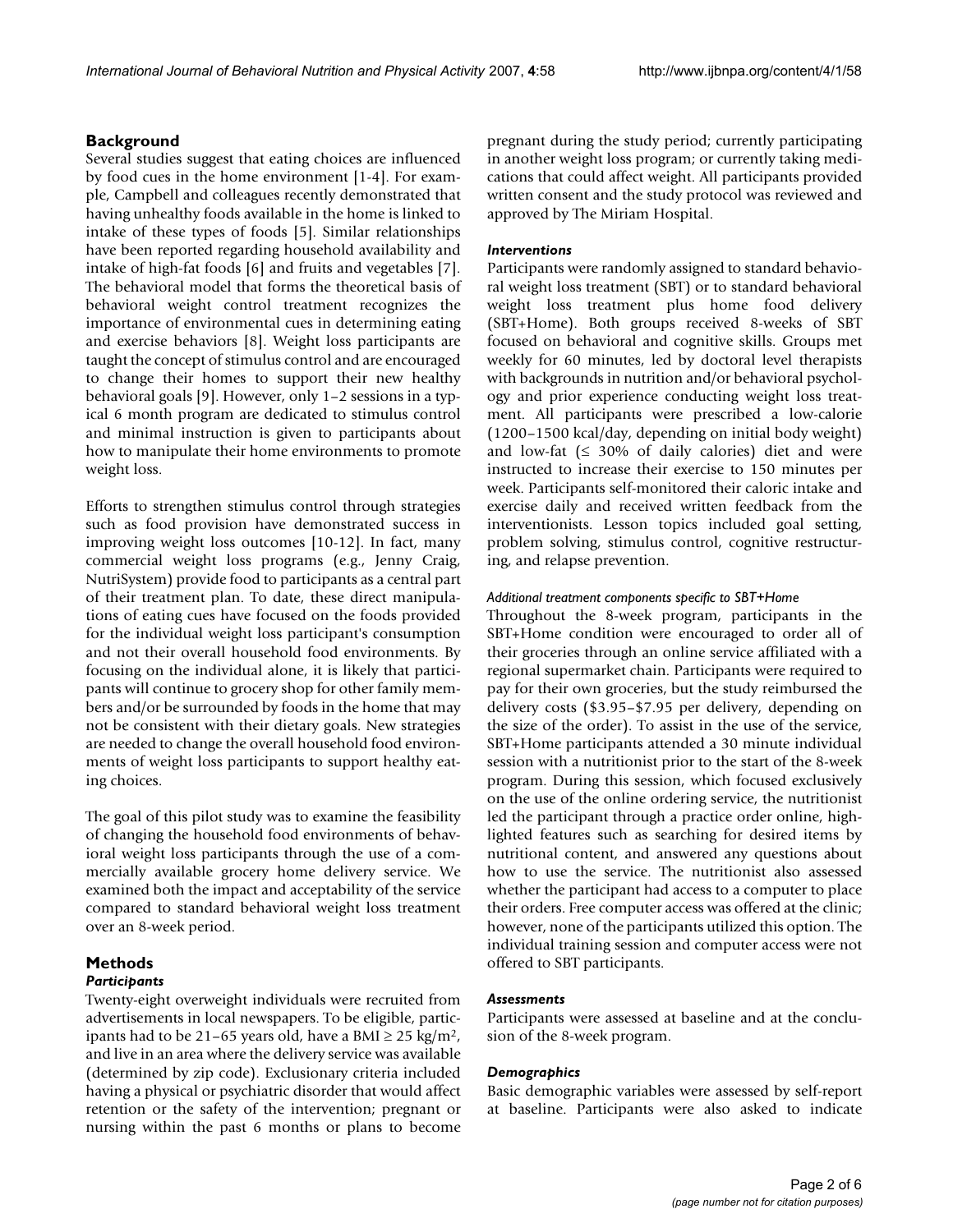whether they had used the home delivery service before, and if so, how many times.

#### *Weight*

Weight was measured at baseline and follow-up on a calibrated scale. Height was measured at baseline using a wall mounted stadiometer.

#### *Home food environment*

A questionnaire to assess household food availability was modified from Raynor et al. [6] based upon the 60-item Block Food Frequency Questionnaire [13]. The inventory has 26 common food categories that represent items either very high in fat content (> 45% energy from fat - 14 items) or low in fat content (< 18% energy from fat – 12 items) (see Table 1 for complete list). The inventory includes high- and low-fat items because these are the foods that behavioral weight control participants are encouraged to change in their homes to promote adherence to the low-calorie, low-fat dietary prescription. The items do not include staples, such as breads and rice, because the availability of these types of foods is not anticipated to change as a result of weight loss treatment. Participants indicated whether or not each food category was currently available in their home regardless of amount. To increase the accuracy of reports, participants completed this measure at home and were instructed to check all places where food might be stored including cabinets, pantries, and refrigerators. A prior version of this inventory was used in a study by Raynor et al. [13] establishing strong two-week test-retest reliability for high-fat and lowfat items (p's<.001) as well as an association with high-fat items and dietary fat intake (p < .001). Using the current version of the inventory, we have also found strong agreement between the ratings of spouses living in the same house [14]. For the present study, we calculated the total number of food categories available in the home (out of 26 possible food categories) as well as the total number of

|  |  |  | Table 1: Items on the household food inventory |  |  |
|--|--|--|------------------------------------------------|--|--|
|--|--|--|------------------------------------------------|--|--|

high-fat (possible total of 14 food categories) and low-fat food categories (possible total of 12 food categories).

#### *Ratings of the home delivery service*

SBT+Home participants also completed a 9-item questionnaire assessing both the impact (e.g., "Shopping online decreased the amount and variety of unhealthy food items in my house") and the acceptability (e.g., "I found the home delivery service easy to use") of the home delivery service.

#### *Statistical Analyses*

Data were analyzed using SPSS for Windows version 14.0. Descriptive statistics are presented as means ± standard deviation (SD) for continuous variables or percentages for categorical variables. Changes in home food availability and weight were examined with repeated measures analyses of variance. Within SBT+Home, the relationship between changes in weight and number of home deliveries was examined with a partial correlation, controlling for baseline weight.

#### **Results**

There were no baseline demographic differences between SBT ( $n = 15$ ) and SBT+Home ( $n = 13$ ) participants (Table 2). The mean age of the sample was  $47.9 \pm 9.5$  years, with a BMI of  $31.7 \pm 3.6$  kg/m<sup>2</sup>. The majority of the sample was female (89.3%), Caucasian (89.3%) and married (60.7%). None of the participants had used the home delivery service prior to study entry. Follow-up weight data were available on 14 (93%) SBT participants and 11 (85%) SBT+Home participants and questionnaire data was available on 15 (100%) SBT participants and 9 (70%) SBT+Home participants. Data from treatment completers are presented below.

| High-fat food categories (>45% energy from fat)       | Low-fat food categories (< 18% energy from fat) |
|-------------------------------------------------------|-------------------------------------------------|
| Butter or margarine                                   | Apples, applesauce, pears                       |
| Mayonnaise                                            | Cantaloupe, mango, papaya                       |
| Bacon, sausage, other breakfast meat                  | Oranges, grapefruit, tangerines                 |
| Hot dogs, bologna, lunch meat                         | Orange juice or grapefruit juice                |
| Cream, whipped cream                                  | Other fruit juices, fortified fruit drinks      |
| Nuts or peanut butter                                 | Tomatoes, tomato juice, pico de gallo           |
| Cheese                                                | <b>Broccoli</b>                                 |
| Beef, pork, lamb                                      | Spinach                                         |
| Potato chips, corn chips, tortilla chips              | Mustard greens, turnips greens, collards, kale  |
| Cookies                                               | Carrots, mixed vegetables containing carrots    |
| Cakes, pies                                           | Lettuce                                         |
| Pastry such as doughnuts or sweet rolls<br>Whole milk | Sweet potatoes, yams                            |
| High-fat frozen desserts such as ice cream            |                                                 |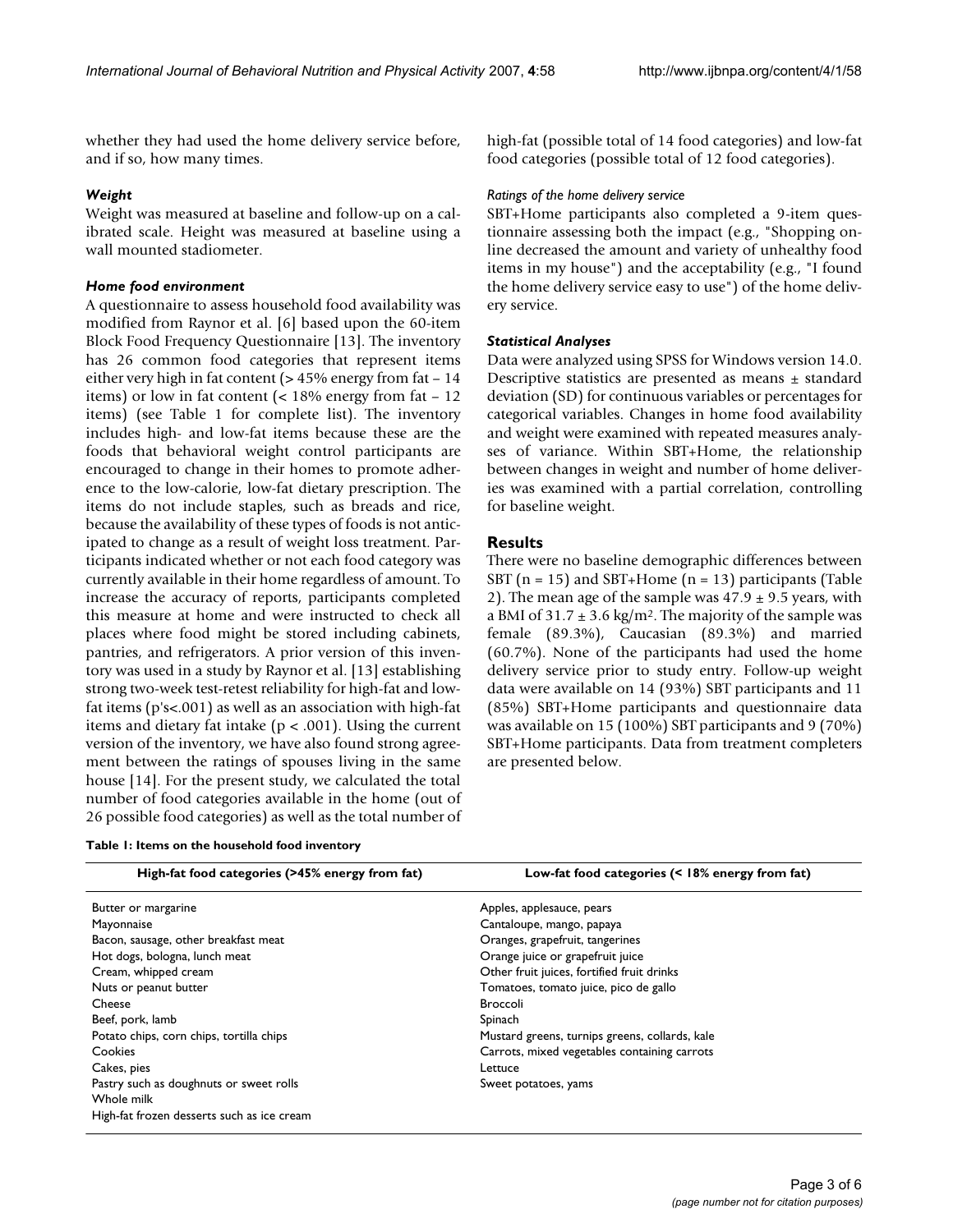|                                | <b>SBT</b> ( $n = 15$ ) | <b>SBT+Home</b> $(n = 13)$ |
|--------------------------------|-------------------------|----------------------------|
| Age                            | $48.2 \pm 11.4$         | $47.5 \pm 7.2$             |
| Gender (% female)              | 87%                     | 92%                        |
| Marital status (% married)     | 60%                     | 62%                        |
| <b>Ethnicity (% Caucasian)</b> | 87%                     | 92%                        |
| Weight (lbs)                   | $187.2 \pm 31.7$        | $185.7 \pm 27.9$           |
| <b>Body mass index</b>         | $32.3 \pm 3.8$          | $31.3 \pm 3.3$             |

**Table 2: Baseline characteristics by treatment condition**

Note: There were no significant differences between treatment conditions on any of the above variables.

#### *Impact of using the home delivery service*

SBT+Home participants received an average of  $4.1 \pm 1.8$ home deliveries (range 1–7) over the 8-weeks of the study. As seen in Table 3, SBT+Home produced significantly greater reductions in the total number of food categories available in the home than SBT ( $p = .01$ ). This was driven by a greater decrease in the number of high-fat foods in SBT+Home compared to SBT ( $p = .002$ ). There was no main effect of time, group, or group × time interaction for the number of low-fat foods available in the home.

A significant main effect of time was observed for weight loss, with average losses of  $8.4 \pm 7.4$  lbs across the 8weeks,  $F(1, 23) = 29.5$ ,  $p < .001$ . There was no difference in weight loss between the two conditions (7.5  $\pm$  8.5 vs.  $9.0 \pm 6.7$  lbs in SBT+Home and SBT, respectively, p = .64); however, within SBT+Home, there was a trend for the number of home deliveries to be correlated with weight loss,  $r = .71$ ,  $p = .08$ .

#### *Acceptability of using the home delivery service*

SBT+Home participants endorsed that the home delivery service helped them decrease the amount of unhealthy food in their home, decrease impulse purchases, and make healthier choices (Table 4). In general, they reported that the home delivery service was easy to use and that they were satisfied with customer service. Seventy-five percent endorsed they had recommended the service to others. However, less favorable ratings were given concerning the prices of foods, the availability of desired items, and plans to continue using the service at the conclusion of the study.

#### **Discussion**

This pilot study demonstrated that encouraging behavioral weight loss participants to order their groceries online and have their food delivered to their home decreased the total number of foods in their home and more specifically, the availability of high-fat foods. While we did not find differential weight losses between the home delivery condition and the standard behavioral weight loss treatment condition over this short time period, in the home delivery condition there was a trend for weight loss to be associated with the number of home deliveries made during the 8 week program. The results suggest that the use of a commercially available online shopping and home delivery service may be an effective way to strengthen stimulus control and modify the household food environments of weight loss program participants.

Effective models for changing the home food environment exist [12,15]; for example, Ebbeling and colleagues [15] demonstrated that delivering non-caloric beverages to the homes of adolescents decreased intake of sugar sweetened beverages by 82% over a 25 week period resulting in less weight gain in the heaviest adolescents compared to the control group. The present study adds to this literature by suggesting that the total food environment,

**Table 3: Means and standard deviations of home environment variables at baseline and post-treatment**

|                                          |           | <b>SBT</b>       | SBT+Home         | p value |      |              |
|------------------------------------------|-----------|------------------|------------------|---------|------|--------------|
|                                          |           |                  |                  | Group   | Time | Group × Time |
| <b>Total Number of Foods in the Home</b> | <b>BL</b> | $14.57 \pm 2.98$ | $16.11 \pm 3.22$ | .858    | .006 | .010         |
|                                          | Follow-up | $14.43 \pm 2.79$ | $12.44 \pm 4.16$ |         |      |              |
| Number of High-Fat Foods in the Home     | BL        | $8.07 \pm 2.15$  | $9.11 \pm 2.42$  | .768    | .000 | .002         |
|                                          | Follow-up | $7.27 \pm 2.05$  | $5.67 \pm 3.12$  |         |      |              |
| Number of Low-Fat Foods in the Home      | BL        | $6.64 \pm 1.91$  | $7.00 \pm 2.60$  | .875    | .607 | .332         |
|                                          | Follow-up | $7.36 \pm 1.86$  | $6.78 \pm 1.48$  |         |      |              |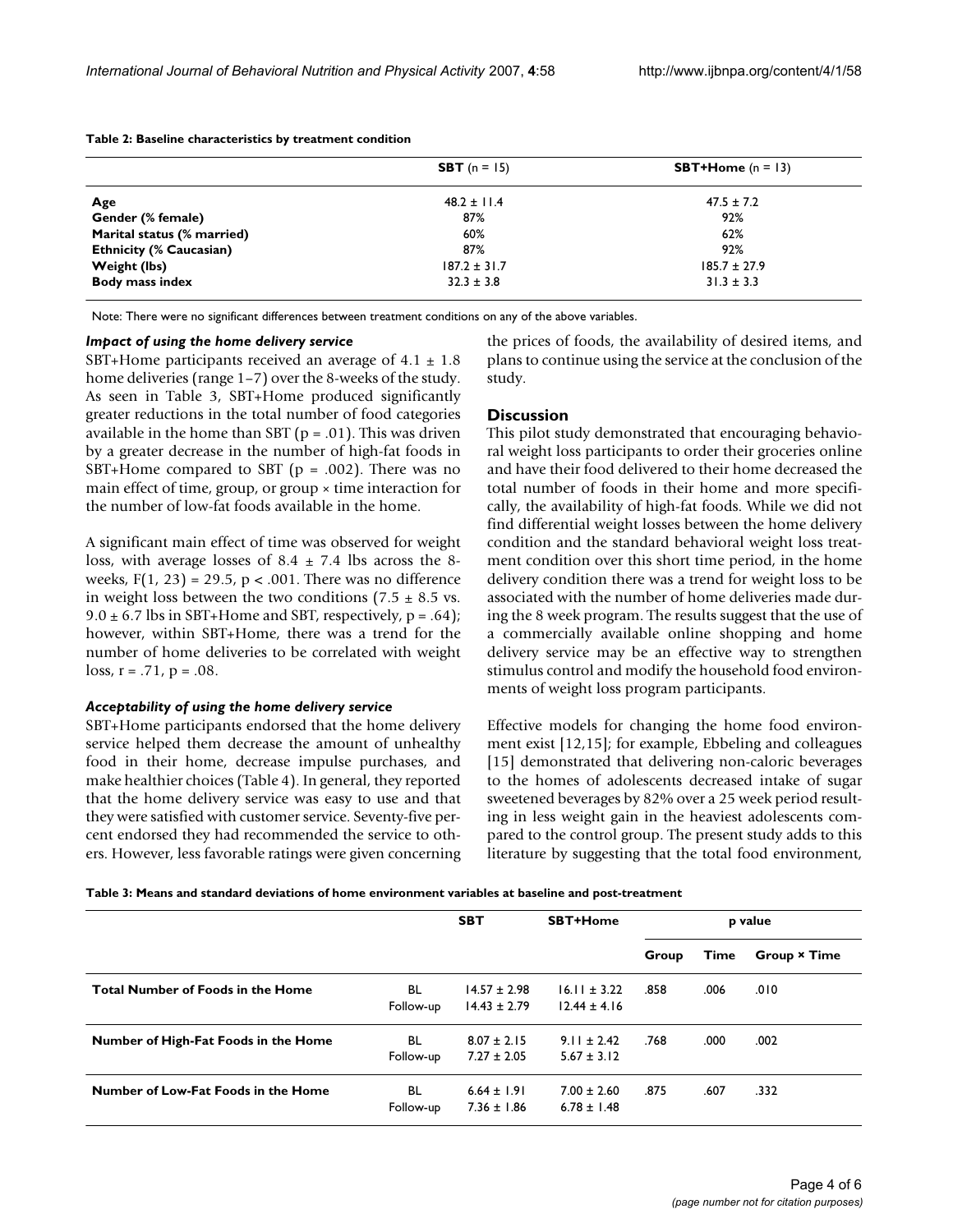**Table 4: Home delivery impact and acceptability ratings in SBT+Home participants**

|                                                                                                 | $M \pm SD$    |
|-------------------------------------------------------------------------------------------------|---------------|
| Shopping on-line decreased the amount and variety of unhealthy food items in my house           | $5.1 \pm 1.6$ |
| Shopping on-line decreased my impulse food purchases                                            | $5.4 \pm 1.4$ |
| Using the home delivery service helped me make healthier food choices                           | $5.5 \pm 1.9$ |
| I found the home delivery service easy to use                                                   | $5.3 \pm 2.1$ |
| I plan to continue using the home delivery service now that the study is over                   | $3.6 \pm 2.1$ |
| I was satisfied with the home delivery service's customer service (i.e receiving correct items) | $5.6 \pm 1.3$ |
| The home delivery service usually had the specific items I wanted                               | $4.3 \pm 4.5$ |
| Prices on the home delivery service were reasonable and comparable to other grocery stores      | $4.3 \pm 1.5$ |
| Have you recommended the home delivery service to anyone? (% yes)                               | 75%           |

Note: Items 1-8 rated on a 7-point Likert scale, with 1 = strongly disagree and 7 = strongly agree

not just availability of beverages, can be positively changed by encouraging households to have healthy foods delivered to their homes.

Participants reported many positive benefits of ordering their groceries online including making healthier choices while shopping and making fewer impulse purchases. The online service allowed people to view and reuse prior grocery lists, which may have helped improve the household food environment by providing more structure to meal planning and food purchases. Despite these benefits, acceptability of the service was low. Participants reported that they did not plan to continue using the home delivery service after the conclusion of the study, perhaps because they reported being only moderately satisfied with the prices of food available. The greater attrition in the home delivery condition may have also reflected reluctance to order groceries online. It is also important to note that computer access was offered to participants during the study, although no one used it, and the deliveries fees were reimbursed. Computer access and delivery fees might both be significant barriers to widespread adoption of this type of service, particularly in lower socioeconomic status populations that have more limited access to the internet [16]. Further research is needed to explore barriers to continued use of commercially available home delivery services and to identify subgroups for whom this strategy might be most effective, such as weight loss participants who have limited time for grocery shopping and as a result rely heavily on fast food and prepared meals.

Limitations of the present study include the small sample size, short follow-up period, and the absence of dietary intake and physical activity measures. By encouraging participants to order their food online and have it delivered to their home rather than go to the grocery store, the home delivery condition may have inadvertently decreased energy expenditure in some participants. Also, since participants in the home delivery condition also attended a brief session with a nutritionist, it is possible that this session and not the subsequent use of the service itself, led to decreases in high-fat foods in home. Given that the session focused exclusively on use of the online service and did not include more general dietary advice, this possibility is unlikely but cannot be directly tested within the study design. More work is needed to determine the long-term impact of using an online grocery ordering and home delivery service as part of behavioral weight loss treatment and the types of participants for whom it is best suited.

#### **Conclusion**

This initial pilot study suggests that encouraging weight loss participants to order their groceries online and have them delivered to their homes may help decrease cues for unhealthy eating within the home environment.

#### **Competing interests**

The author(s) declare that they have no competing interests.

#### **Authors' contributions**

AG, HR, and RW designed the study. AG, HR, and HN delivered the intervention. AG performed the statistical analyses and drafted the manuscript. AG, HR, HN, and RW revised the manuscript and all authors approved the final version.

#### **References**

- 1. Kratt P, Reynolds K, Shewchuk R: **[The role of availability as a](http://www.ncbi.nlm.nih.gov/entrez/query.fcgi?cmd=Retrieve&db=PubMed&dopt=Abstract&list_uids=10929754) [moderator of family fruit and vegetable consumption.](http://www.ncbi.nlm.nih.gov/entrez/query.fcgi?cmd=Retrieve&db=PubMed&dopt=Abstract&list_uids=10929754)** *Health Educ Behav* 2000, **27(4):**471-482.
- 2. Cullen KW, Baranowski T, Owens E, Marsh T, Rittenberry L, de Moor C: **[Availability, accessibility, and preferences for fruit,](http://www.ncbi.nlm.nih.gov/entrez/query.fcgi?cmd=Retrieve&db=PubMed&dopt=Abstract&list_uids=14582601) [100% fruit juice and vegetables influence children's dietary](http://www.ncbi.nlm.nih.gov/entrez/query.fcgi?cmd=Retrieve&db=PubMed&dopt=Abstract&list_uids=14582601) [behavior.](http://www.ncbi.nlm.nih.gov/entrez/query.fcgi?cmd=Retrieve&db=PubMed&dopt=Abstract&list_uids=14582601)** *Health Educ Behav* 2003, **30(5):**615-626.
- 3. Neumark-Sztainer D, Wall M, Perry C, Story M: **[Correlates of fruit](http://www.ncbi.nlm.nih.gov/entrez/query.fcgi?cmd=Retrieve&db=PubMed&dopt=Abstract&list_uids=12914825) [and vegetable intake among adolescents. Findings from](http://www.ncbi.nlm.nih.gov/entrez/query.fcgi?cmd=Retrieve&db=PubMed&dopt=Abstract&list_uids=12914825) [Project EAT.](http://www.ncbi.nlm.nih.gov/entrez/query.fcgi?cmd=Retrieve&db=PubMed&dopt=Abstract&list_uids=12914825)** *Prev Med* 2003, **37:**198-208.
- 4. Patterson RE, Kristal AR, Shannon J, Hunt JR, White E: **[Using a brief](http://www.ncbi.nlm.nih.gov/entrez/query.fcgi?cmd=Retrieve&db=PubMed&dopt=Abstract&list_uids=9103109) [household food inventory as an environmental indicator of](http://www.ncbi.nlm.nih.gov/entrez/query.fcgi?cmd=Retrieve&db=PubMed&dopt=Abstract&list_uids=9103109) [individual dietary practices.](http://www.ncbi.nlm.nih.gov/entrez/query.fcgi?cmd=Retrieve&db=PubMed&dopt=Abstract&list_uids=9103109)** *Am J Public Health* 1997, **87:**272-275.
- 5. Campbell KJ, Crawford DA, Salmon J, Carver A, Garnett SP, Baur LA: **[Associations between the home food environment and obes](http://www.ncbi.nlm.nih.gov/entrez/query.fcgi?cmd=Retrieve&db=PubMed&dopt=Abstract&list_uids=17372323)[ity-promoting eating behaviors in adolescence.](http://www.ncbi.nlm.nih.gov/entrez/query.fcgi?cmd=Retrieve&db=PubMed&dopt=Abstract&list_uids=17372323)** *Obesity* 2007, **15(3):**719-730.